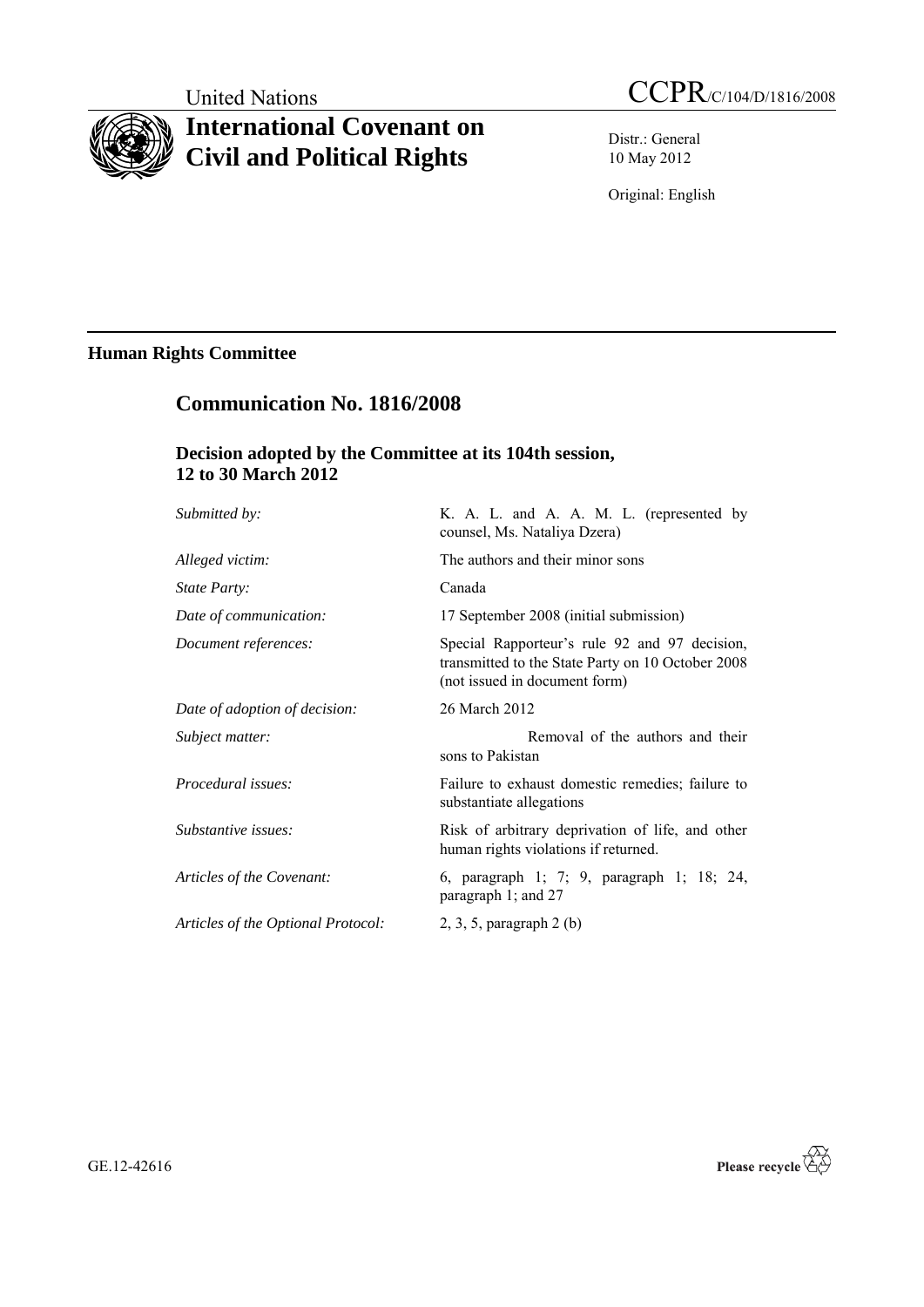# **Annex**

# **Decision of the Human Rights Committee under the Optional Protocol to the International Covenant on Civil and Political rights (104th session)**

concerning

## **Communication No. 1816/2008 \***

| <i>Submitted by:</i>   | K. A. L. and A. A. M. L. (represented by<br>counsel, Nataliya Dzera)                 |
|------------------------|--------------------------------------------------------------------------------------|
| Alleged victim:        | The authors and their minor sons                                                     |
| State Party:           | Canada                                                                               |
| Date of communication: | 17 September 2008 (initial submission)                                               |
|                        | <i>The Human Rights Committee, established under article 28 of the International</i> |

Covenant on Civil and Political Rights,

*Meeting on* 26 March 2012,

*Adopts the following:*

### **Decision on admissibility**

1.1 The authors of the communication are K. A. L. and A. A. M. L., Pakistani nationals born in 1970 and 1963 respectively. They submitted the communication on their behalf and on that of their minor sons A. L. and K. L., Pakistani nationals born in 1992 and 1995 respectively. They claim that their deportation from Canada to Pakistan would violate their rights under articles 6, paragraph 1; 7; 9, paragraph 1; 18; 24, paragraph 1; and 27, of the Covenant. They are represented by counsel, Nataliya Dzera.

1.2 On 10 October 2008, the Special Rapporteur on new communications and interim measures, acting on behalf of the Committee, decided not to issue a request for interim measures under rule 92 of the Committee's rules of procedure.

#### **The facts as presented by the authors**

2.1 The authors and their minor sons lived in Pakistan until 2001. They are Ismaili Shias, a religious minority within Pakistan. On 25 August 2001, the authors and their two sons arrived in Canada, under a business immigration category (entrepreneur visa regime). Upon their arrival K. A. L. started working as assistant educator in a private day-care centre

<sup>\*</sup> The following members of the Committee participated in the examination of the present communication: Lazhari Bouzid, Christine Chanet, Ahmad Amin Fathalla, Cornelis Flinterman, Yuji Iwasawa, Walter Kaelin, Zonke Zanele Majodina, Iulia Antoanella Motoc, Gerald L. Neuman, Michael O'Flaherty, Rafael Rivas Posada, Nigel Rodley, Fabian Omar Salvioli, Marat Sarsembayev, Krister Thelin and Margo Waterval.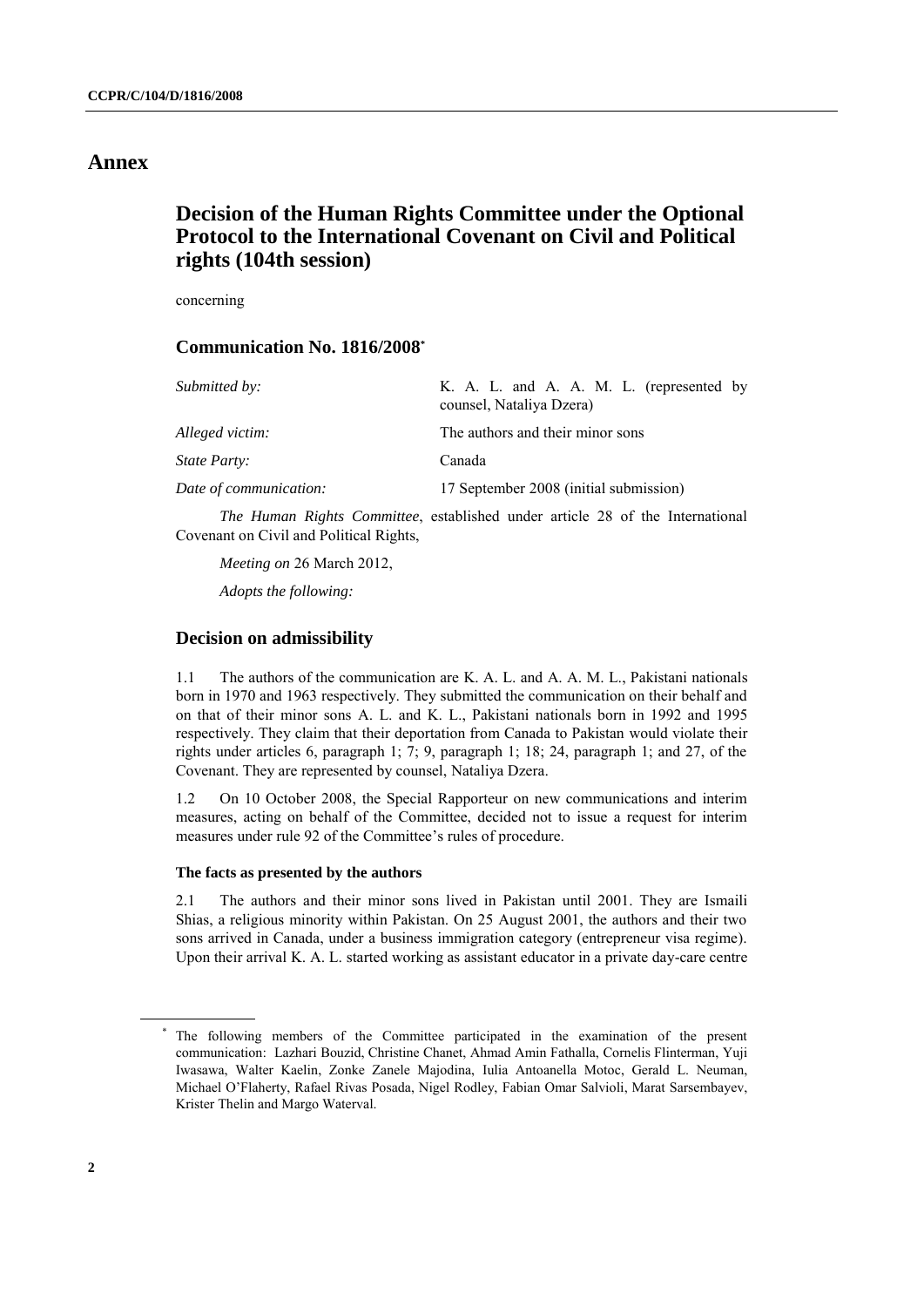and A. A. M. L. was hired by a private firm, Bensus International, as person in charge of the shipping department.

2.2 On 3 February 2004, the Immigration Division of the Immigration and Refugee Board issued departure orders against them because they had not met the conditions to stay in Canada as entrepreneurs within the two-year period after arrival prescribed by the Immigration and Refugee Protection Act (IRPA, or the Immigration Act), in force at the time. The authors, pursuant to subsection 63(3) of IRPA, appealed to the Immigration Appeal Division (IAD). The Division considered A. A. M. L.'s investment of Can\$100,000 into Bensus International, in which he was initially an employee, did not make "a significant contribution to the Canadian economy", neither did K. A. L.'s job as an assistant educator. Their appeal and subsequent application for leave to apply for judicial review were dismissed on 22 September 2005 and 13 January 2006 respectively. On 13 April 2006, the authors filed an application for permanent residence on humanitarian and compassionate grounds (H&C), which was refused on 30 April 2007. Further to this, on 21 September 2007, the authors filed an application for leave to apply for judicial review on the H&C refusal, and, on 31 October 2007, a motion to stay their removal to Pakistan. Leave was denied on 10 January 2008. In parallel to these proceedings, in February 2006, the authors filed a first application for a Pre-Removal Risk Assessment (PRRA). They claimed that the "[p]urpose of their application [was] to seek protection from Immigration Canada due to the fact of their investment in Canada". 1 In particular, they highlighted the fact that they had closed their business in Pakistan in order to move to Canada; that they had made an investment four months after the two-year condition had expired; and that this business was creating employment for Canadians. They further noted that their family was well established and integrated into Canadian society. No claim as to a possible risk in Pakistan was made. On 26 April 2006, the application was refused, by a PRRA officer. The officer recalled that the PRRA was not intended to serve as an appeal mechanism to a prior decision, but rather intended to be an assessment based on facts or evidence of the risk of persecution, risk of torture, risk to life, or risk of cruel and unusual treatment or punishment. The officer noted that the authors did not refer to any risk related to returning to Pakistan, limiting their allegations to their wish to stay in Canada and invest in a viable business, so that they could comply with the regulations for entrepreneur migrants.

2.3 In October 2007, a few days after filing the application for leave for review of the H&C refusal, the authors filed a second PRRA application, claiming that their removal to Pakistan would put them at risk of persecution, torture, risk to life or risk of cruel and unusual treatment, due to their religious minority status, and that they would not be able to request the Pakistani authorities to provide them with protection. Therefore, they asked to be recognized as refugees and persons in need of protection based on their fear of return, pursuant to sections 96 and 97 of the IRPA. They explained that they had failed to invoke these reasons within the H&C and the initial PRRA because their first counsel, who was not a lawyer, told them they had no chance for a PRRA on these grounds, as they were not refugee claimants.

2.4 The authors claim that, since they left Pakistan, the situation had deteriorated with regard to religious minorities and to the safety of young women. The situation of the Ismail Shia community had deteriorated in 2006 and 2007, as victims of discrimination and lack of protection by the Pakistani authorities. Women were not only discriminated against by the law, but also faced serious risk of rape or other forms of violence, even while in police detention. They described some forms of discrimination they had experienced before arriving in Canada. They had been called "Kaafir" by Sunnis, a derogatory word meaning

<sup>&</sup>lt;sup>1</sup> Letter from M.P. Consulting Inc., the authors' first advisors, dated 28 February 2006.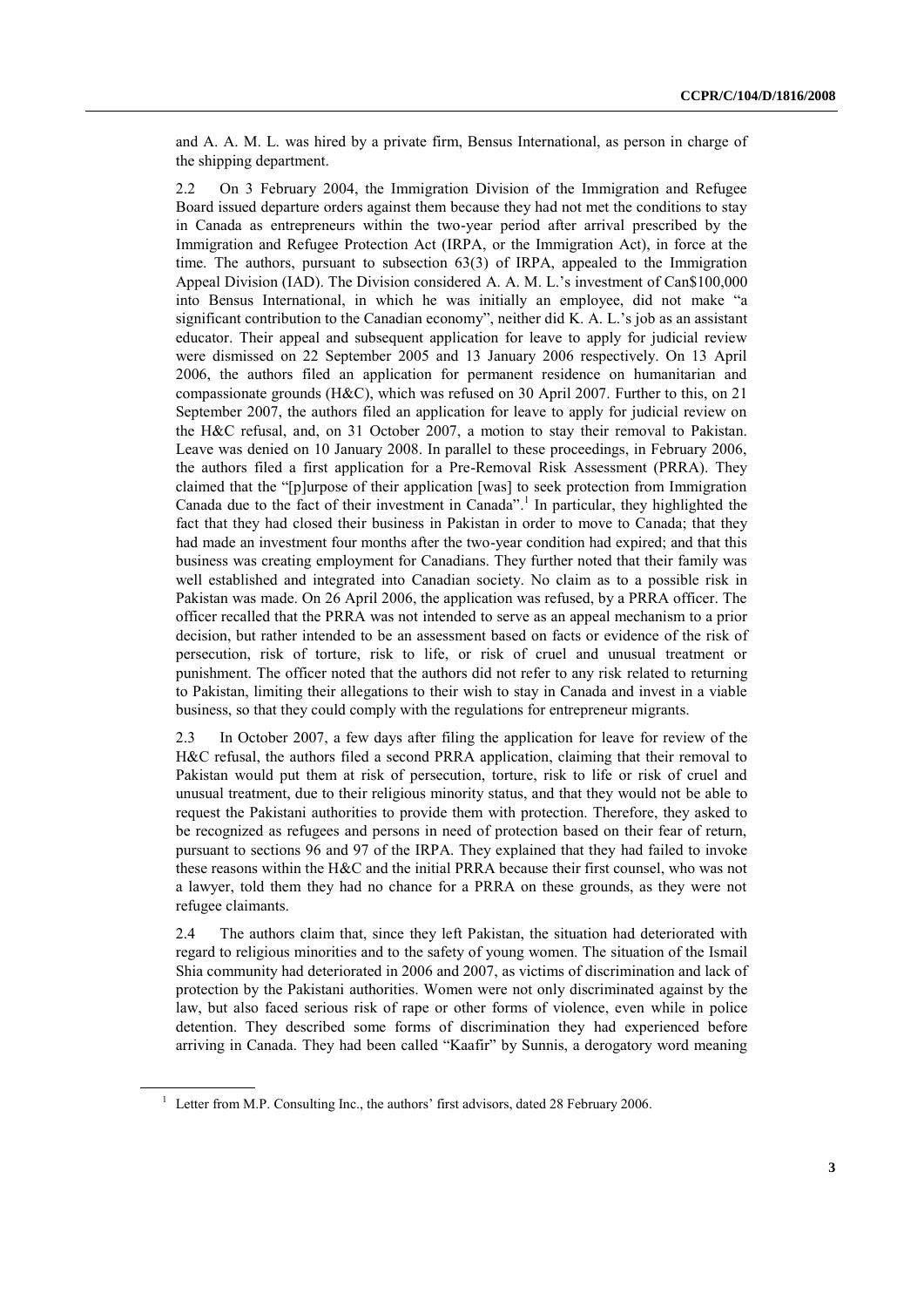"infidels", and treated like inferiors, and were at risk of becoming involved in fights if they tried to defend their faith. A. A. M. L. was also harassed for money at his business and was threatened that his sons would be kidnapped. When she was eight months pregnant with her first son, K. A. L. had to run from someone following her on a street in a neighbourhood in Karachi where many Ismailis lived, as it was close to their mosque. As a result, she decided never to go out alone on the street. The authors also referred to an incident that took place on 23 April 2007, when four armed men stormed into the house of A. A. M. L.'s mother and stole a number of valuable articles, threatening to kidnap her grandchildren if they did not obtain all the valuables inside the house. This indicates the difficulties they faced in relation to professing their religious belief. They note that the house is located in an Ismaili neighbourhood, that their mosque was close by and that three other Ismaili families had also been victims of robberies. The authors provided reports about the deteriorating situation for religious minorities in Pakistan, in particular, on the authorities' failure to take action to control hostile acts against those who practised a minority faith, and the inability of the police and the judiciary to protect them.<sup>2</sup> They stated that there was therefore no safe place for Ismaili Shias in Pakistan.

2.5 On 31 October 2007, the refusal of the second PRRA was communicated to the authors, giving them a departure date of 25 January 2008. In his report the PRRA officer indicated, inter alia, that the authors had not shown that they had been particularly targeted as members of a religious minority and that the incidents they described were not serious enough to constitute "persecution". Accordingly, the authors postponed the hearing of the motion to stay removal in the application for review of the H&C refusal and, on 12 November 2007, filed an application for leave to appeal and judicial review of the PRRA decision at the Federal Court of Canada, pursuant to subsection 72(1) of IRPA. On 21 January 2008, the authors lodged an application for stay of removal that was granted by the Federal Court of Canada, on 22 January 2008, until a final decision was rendered on the application for leave and judicial review of the PRRA. On 26 May 2008, the Federal Court dismissed the application of judicial review of the PRRA, stating that "[t]he incidents in question were not serious enough to constitute a fundamental violation of the applicants' human dignity, nor did they demonstrate that the applicants were targeted as members of a religious minority." The Court also added that it was not the role of the Court on judicial review to reweigh the evidence provided, in particular "to address the issue of State protection in Pakistan, as it is not a determinative element of the PRRA officer's reasons for dismissing the PRRA application."

#### **The complaint**

3.1 The authors assert that articles 6, paragraph 1; 7; 9, paragraph 1; 18; 24, paragraph 1; and 27, of the Covenant would be violated by Canada, if they were forced to return to Pakistan.<sup>3</sup>

3.2 The authors claim that the State party failed to assess adequately their fear of persecution, the risk to life and to safety and thus the irreparable harm that a removal to Pakistan would inflict on them.

3.3 The authors highlight that the State party's authorities, including the second PRRA officer, found their arguments and evidence credible, notably the fact that they belonged to a minority religious community, their explanation of the reasons why they did not invoke

<sup>&</sup>lt;sup>2</sup> U.S Department of State, US Country Report on Human Rights Practice - Pakistan 2006 and International Religious Freedoms Report – Pakistan 2007; Amnesty International Report – Pakistan 2007.

<sup>&</sup>lt;sup>3</sup> They do not link each of these articles with specific allegations.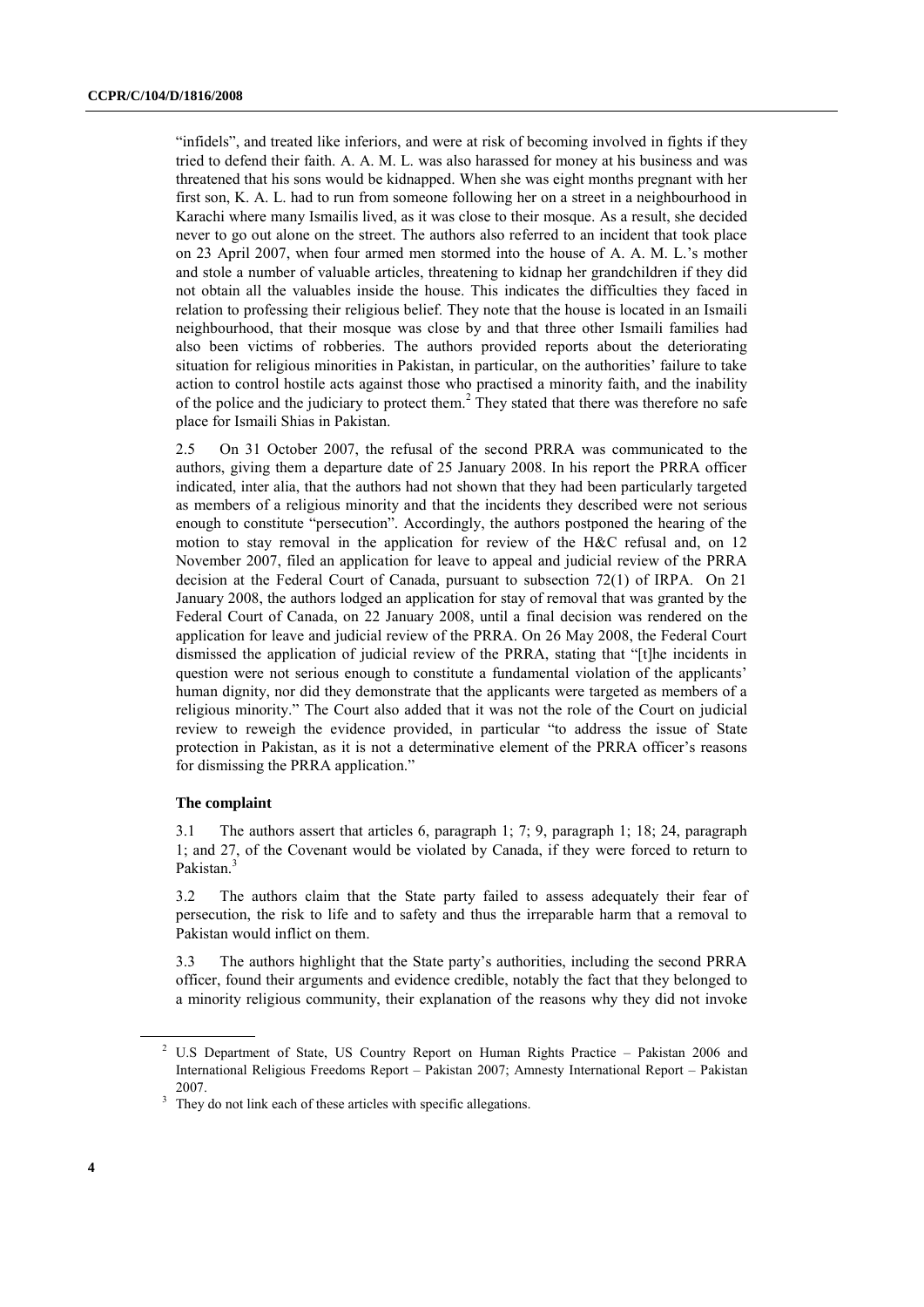these circumstances in their first PRRA and H&C, the events described in the affidavit of the author's mother, as well as those in which they were victims before coming to Canada, and the risk of rape for a young woman in Pakistan, especially while in police detention.

3.4 The authors hold that the second PRRA officer's decision relied too heavily on the fact that they had come to Canada under the entrepreneurs visa regime and had omitted to invoke fear of persecution within their first PRRA application. The decision put an exaggerated emphasis on the need for the incidents that had occurred to them to have been repeated in order to consider that they would be at real and serious risk in Pakistan. They further note that the officer did not take into consideration the deteriorating situation of religious minorities and women in Pakistan by 2006-2007, on the basis of a document dated 1 April 2004 in which the situation in Pakistan was considered to be one of generally peaceful coexistence among groups with the exception of some instances of violence. They conclude that the PRRA failed to assess adequately the gravity of the incidents and the danger that they would face in case of returning to their home country.

3.5 The authors argue that the reasoning in the decision of the Federal Court of Canada, dated 22 January 2008, granting provisional stay of removal and the subsequent decision on judicial review led to an absurd result.

3.6 After receiving the dismissal of their second H&C application, on 9 September 2008, the authors did not submit any application to contest it before the Canadian courts but lodged a communication with the Human Rights Committee, on 17 September 2008. They point out that, even if they had filed another application before the Federal Court for a stay of removal, for instance, until their second H&C was studied, the application would have been denied, as a final decision had already been taken by the Federal Court on their application for protection, and the same matter cannot be presented to the Court twice.

#### **State party's observations on admissibility and merits**

4.1 On 6 April 2009, the State party submitted its comments on admissibility and merits. It remarks that on 22 May 2008, the authors made a second application for permanent residence on the basis of humanitarian and compassionate (H&C) considerations, based on the same allegations of risk argued in their second PRRA application of 2007, that is, risk of persecution, torture, risk to life, risk of cruel and unusual treatment or punishment, due to their faith and their belonging to a minority religious community. They also based their application on their integration into Canadian society. On 9 September 2008, the H&C application was denied. The Canadian authorities did not find evidence to conclude that the authors would face unusual, undeserved, or disproportionate hardship if they had to apply for a permanent residence visa from outside Canada.

4.2 The authors could have filed applications for leave to apply for judicial review of the negative PRRA decision of 26 April 2006, and of the negative H&C decision of 9 September 2008. They failed to do so and, instead, submitted their communication to the Committee. Therefore, the whole communication should be declared inadmissible for failure to exhaust domestic remedies pursuant to articles 2 and 5, paragraph (2)b, of the Optional Protocol.<sup>4</sup> The State party recalls that in the past the Committee has declared

<sup>&</sup>lt;sup>4</sup> The State party asserts that judicial review is widely recognized to be an effective remedy that must be exhausted for the purpose of admissibility of a communication. Its submission refers to the Committee's jurisprudence in Communication No. 654/1995, *Adu v. Canada*, Views adopted on 18 July 1997, para. 6.2; communication No. 603/1994, *Badu v. Canada*, Views adopted on 18 July 1997, para. 6.2; communication No. 604/1994, *Nartey v. Canada*, Decision on admissibility adopted on 18 July 1997, para 6.2; communication No. 939/2000, *Dupuy v. Canada*, Decision on admissibility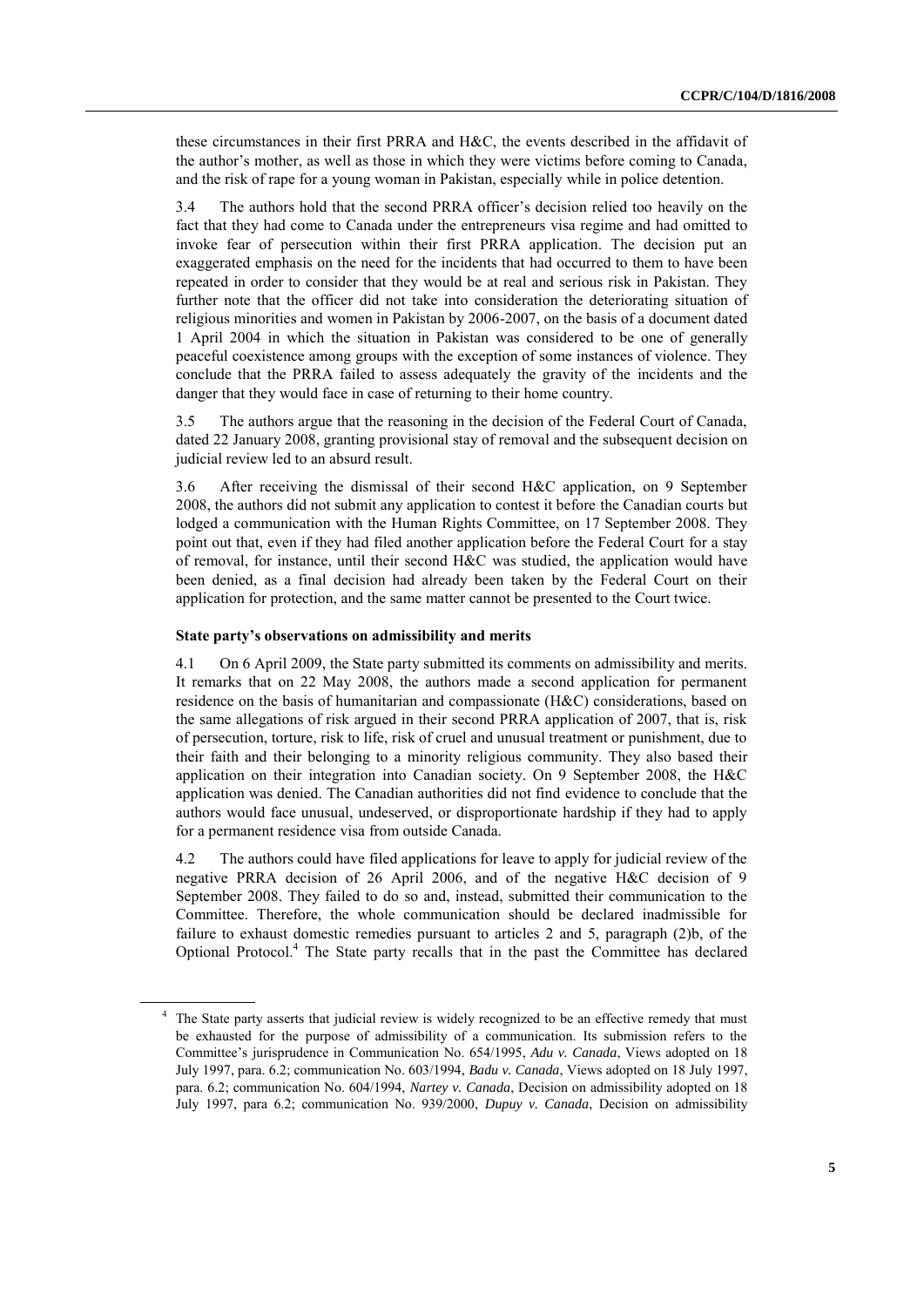communications inadmissible for non-exhaustion of domestic remedies when the authors had failed to seek leave to apply for judicial review at the Federal Court;<sup>5</sup> and that the Committee Against Torture has referred to the effectiveness of judicial review by the Federal Court to ensure the fairness of the refugee determination system.<sup>6</sup> It also denies that the two decisions of its Federal Court would lead to an absurd result. The tests applied for a temporary stay of removal and for a judicial review responded to different purposes and, therefore, may lead to different results, which does not make these proceedings incoherent or absurd. It finally holds that the judicial review dismissal of the second PRRA can have no impact, in fact or in law, on the Federal Court's potential review of the H&C decision and its effectiveness. It recalls the Committee's jurisprudence that mere doubt about the effectiveness of a domestic remedy is not an excuse for not exhausting it.

4.3 As to the claims of violations of articles 6; 7; and 9, paragraph 1, of the Covenant, these should be declared inadmissible for lack of sufficient substantiation, pursuant to article 2 of the Optional Protocol and rule 96(b) of the Committee's rules of procedure. With regard to articles 6 and 7 of the Covenant, the State party argues that in cases of extradition or deportation, it is its responsibility to ensure that individuals will not be exposed to real risk of a violation of their rights. It upholds that there is no evidence to show that the authors would be at real risk beyond that of mere suspicion, meaning that the necessary and foreseeable consequence of the deportation would be that they would be killed, tortured or suffer inhuman or degrading treatment or punishment, or that the Pakistani State could not protect them. The main reports on the human rights situation in Pakistan did not indicate that the Ismaili Shia minority were at personal risk and that the existence of human rights abuses per se was not sufficient to ground the authors' allegations. The 2007 U.S. Department of State Country Report on Human Rights Practices, for instance, referred only to an isolated attack against an Ismaili worship place in 2006 and sectarian violence between Sunnis and Shias in areas other than Karachi – mostly in the Federally Administered Tribal Areas. As to the situation of women, the U.S. Department of State Report showed that there has been a high incidence of rape, including by police; sometimes rape is used for punishment. Nevertheless, the Pakistani authorities enacted the Women's Protection Bill, which could be expected to reduce the incidence of rape. Concerning compliance with article 9, paragraph 1, of the Covenant, it is submitted that the author did not specify how this right would be violated, nor did they refer to any risk of detention upon arrival in Pakistan. The State party holds that even if the authors' allegations refer to the right to security of the person, which exists outside the formal deprivation of liberty, 7 they lack substantiation. It is also upheld that the authors have not

adopted on 18 March 2005, para. 7.3; and communication No. 982/2001, *Bhullar v. Canada*, Decision on admissibility adopted on 31 October 2006.

<sup>5</sup> The State party's submission refers to the Committee's jurisprudence in communication No. 1580/2007, *F.M. v. Canada*, Decision on admissibility adopted on 30 October 2008, para. 6.3; and communication No. 1578/2007, *Dastgir. v. Canada*, Decision on admissibility adopted on 30 October 2008, para. 6.2.

<sup>&</sup>lt;sup>6</sup> The State party's submission refers to the jurisprudence of the Committee against Torture in communication No. 66/1997, *P.S.S. v. Canada*, Decision on admissibility adopted on 13 November 1998, para. 6.2; communication No. 86/1997, *P.S. v. Canada*, Decision on admissibility adopted on 18 November 1999, para. 6.2; communication No. 42/1996, *R.K. v. Canada*, Decision on admissibility adopted on 20 November 1997, para. 7.2; communication No. 95/1997, *L.O. v. Canada*, Decision on admissibility adopted on 19 May 2000, para. 6.5; communication No. 183/2001, *B.S.S*. *v. Canada*, Decision adopted on 12 May 2004, para. 11.6; and communication No. 273/2005, *T.A. v. Canada*, Decision adopted on 15 May 2006, para. 6.3.

<sup>7</sup> The State party's submission refers to the Committee's jurisprudence in communication No. 195/1985, *Delgado Paez v. Colombia*, Decision on admissibility adopted on 4 April 1998, para. 5.5 and communication No. 711/1996, *Dias v. Angola*, Views adopted on 20 March 2000, para. 8.3.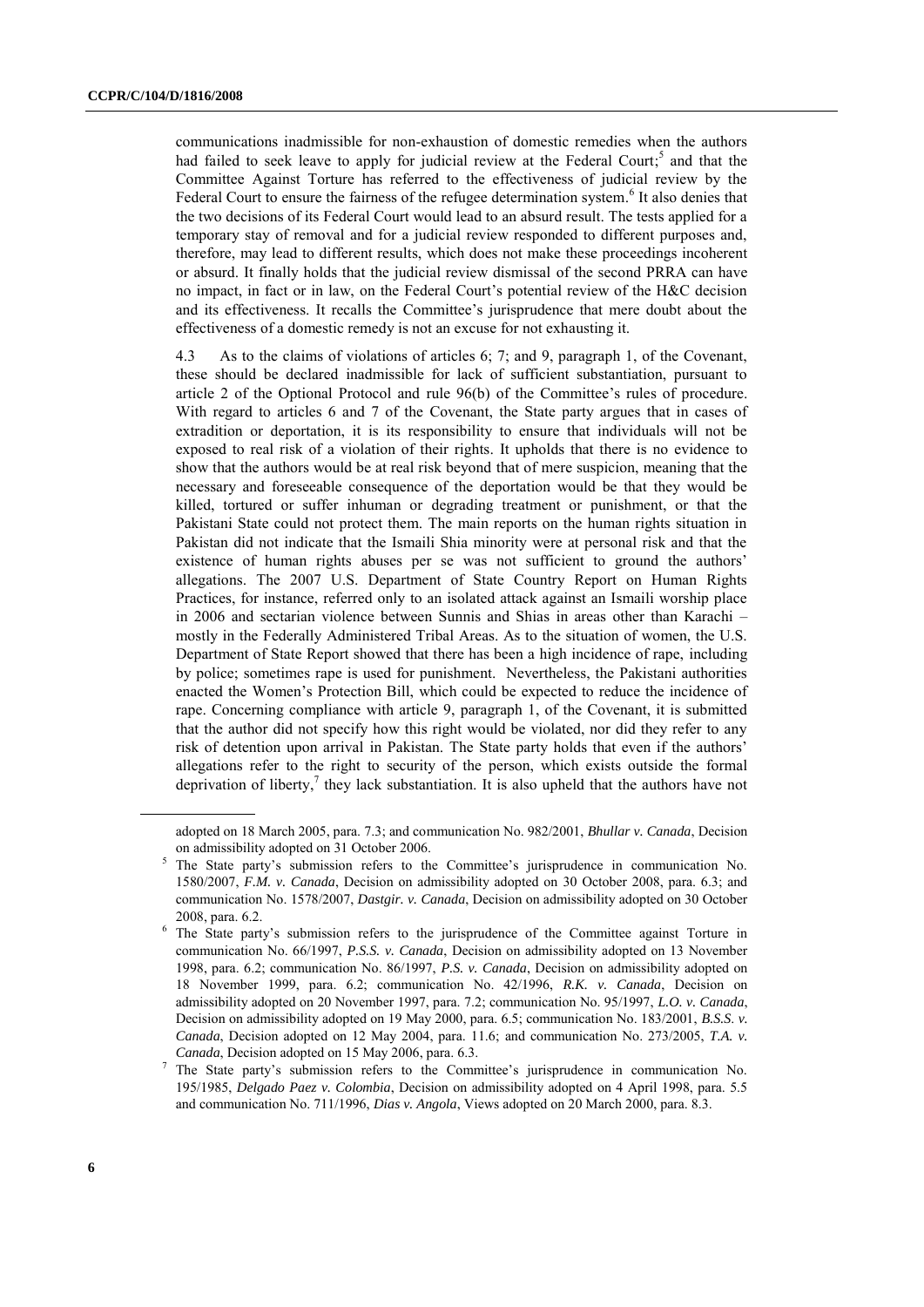proved that they could not be relocated to another part of their country.<sup>8</sup> The State party further points out that the authors have based their communication on the same facts and evidence provided to the Canadian authorities in the domestic proceedings to prove their real and personal risk. It recalls that it is not the role of the Committee to re-evaluate the facts and evidence assessed by the State party's domestic bodies unless it is manifest that the domestic tribunal's evaluation was arbitrary or amounted to a denial of justice.

4.4 As to compliance with articles 18; 24, paragraph 1; and 27, of the Covenant, the State party submits that the authors' claims should be declared inadmissible for lack of substantiation. With regard to article 18, it relies on its arguments with respect to the authors' allegations regarding articles 6; 7; and 9, paragraph 1, of the Covenant. It notes that the authors had never complained to the police that their rights under article 18 had been violated by extremist members of the Sunni religion. In addition, it recalls the Committee's jurisprudence in *Dawood Khan v. Canada,* 9 submitting that the authors in the present case have never provided evidence to establish the absence or unavailability of protection by the Government of Pakistan. Regarding articles 24, paragraph 1, and 27, the authors fail to specify how these rights would be violated upon their return to Pakistan. The H&C proceedings carefully considered the particular situation of the authors' children and the impact of their return to Pakistan. Furthermore, article 24 has no role independent of articles 6, 7 and 9(1). Hence, if the latter rights were not violated, the former were similarly not violated.<sup>10</sup> In addition, the State party argues that the claims of violations of articles 18; 24, paragraph 1; and 27, of the Covenant, are incompatible with the Covenant and, therefore, should be declared inadmissible *ratione materiae*, pursuant to article 3 of the Optional Protocol and Rule 96(d) of the Committee's rules of procedure. First of all, the extraterritorial application of the Covenant is exceptional and the rights guaranteed therein are essentially of a territorial nature. Secondly, the Committee's general comment No. 31 (2004), which clarifies the scope of application of the Covenant, limits the State party's obligation with regard to persons who are not nationals and are subject to removal, to situations where there would be a real risk of irreparable harm, which may raise issues as to articles 6 and 7 of the Covenant.<sup>11</sup> Nonetheless, articles 18, 24, paragraph 1, and 27 do not ban a State party from removing a person to another State that may not adequately adhere to their protection; otherwise, giving extraterritorial power to all articles of the Covenant would effectively deny a State's sovereignty over removal of foreigners from its territory.

The State party's submission refers to the jurisprudence of the Committee against Torture in communication No. 183/2001; *B.S.S*. *v. Canada*, Views adopted on 12 May 2004; and communication No. 245/2004, *S.S.S. v. Canada*, Decision adopted on 16 November 2005, in which it was laid down that resettlement to another part of a country, although causing hardship, was not found to amount to torture.

<sup>9</sup> Communication No. 1302/2004, *Khan v. Canada,* Views adopted on 25 July 2006, para. 5.6, in which the Committee held, in relation to article 18, that "even if non-State agents were motivated to subject the author to coercion in Pakistan that would impair his enjoyment of the freedom to have or adopt a religion or belief of his choice, he has not demonstrated that State authorities were unable or unwilling to protect him."

<sup>&</sup>lt;sup>10</sup> The State party submission refers to general comment No. 17 (1989) on article 24: Rights of the child; and to the Committee's jurisprudence in communication No. 1069/2002, *Bakhtiyari v. Australia*, Views adopted on 29 October 2003, para. 9.7.

<sup>&</sup>lt;sup>11</sup> General comment No. 31 (2004) on article 2 of the Covenant: The nature of the general legal obligation imposed on States parties to the Covenant. The State party's submission also refers to the European Court of Human Rights case law in *Soering v. United Kingdom*, Application no. 14038/88 (1989), para. 86; *Z and T v. United Kingdom*, Application no. 27034/05 (2006).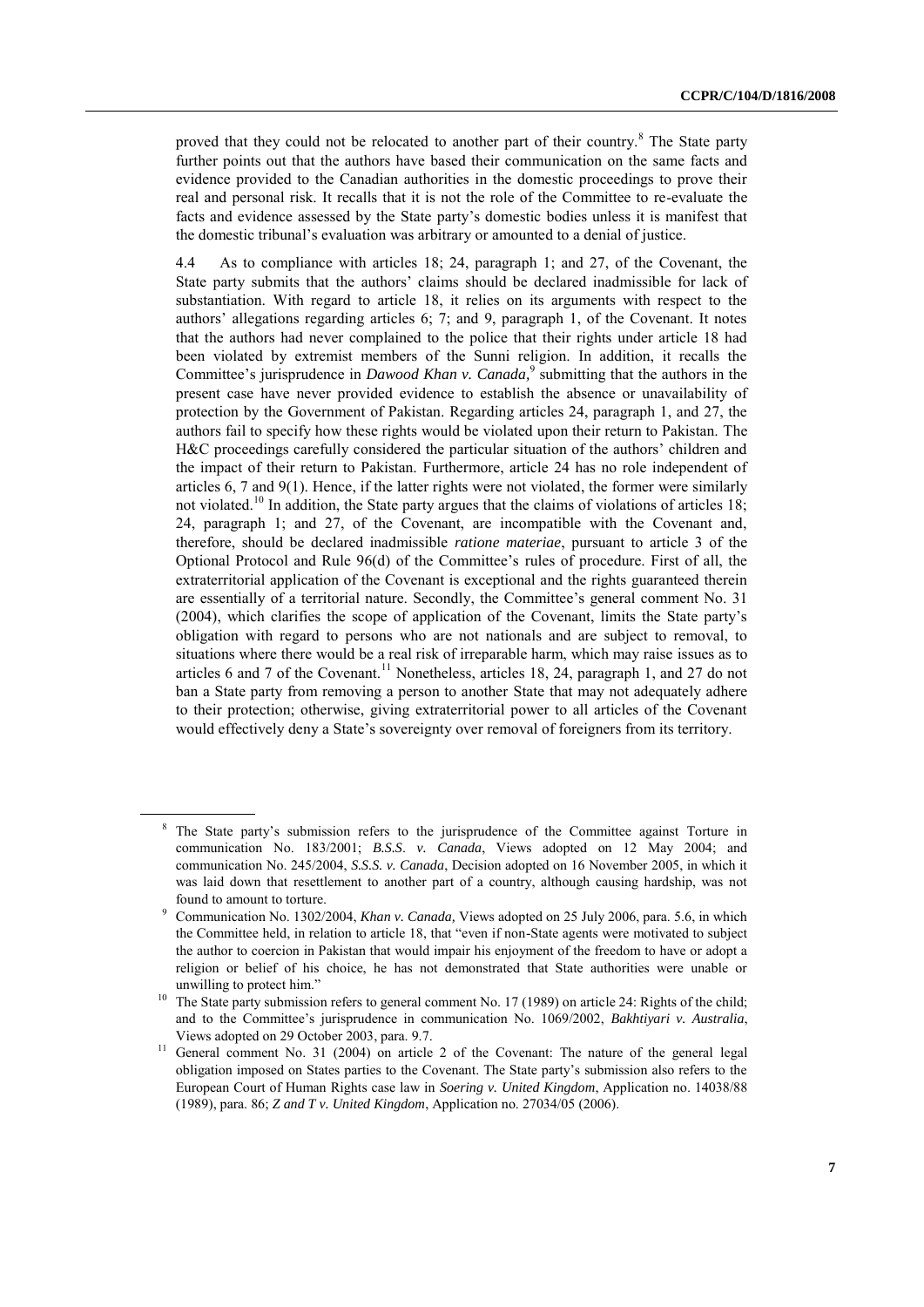5. Despite a request to counsel for comments on the State party's submission, dated 17 April 2009, as well as three subsequent reminders, dated 23 February 2010, 17 December 2010, and 15 June 2011, the authors did not comment on the State party's observations.

#### **Issues and proceedings before the Committee**

#### *Consideration of admissibility*

6.1 Before considering any claim contained in a communication, the Human Rights Committee must, in accordance with article 93 of its rules of procedure, decide whether or not it is admissible under the Optional Protocol to the Covenant.

6.2 As required under article 5, paragraph 2 (a), of the Optional Protocol, the Committee has ascertained that the same matter is not being examined under another procedure of international investigation or settlement.

6.3 With regard to the exhaustion of domestic remedies, as required under article 5, paragraph 2 (b), of the Optional Protocol, the Committee notes the arguments by the State party that the authors failed to apply for judicial review of the negative PRRA decision of 26 April 2006 and of the negative H&C decision of 9 September 2008. It also notes the authors' claim that an application for judicial review of the H&C decision of 9 September 2008 and another application for stay of removal would be denied because the Federal Court has already set out a decision on the alleged risk and the need for protection in its dismissal of their application of judicial review of the second PRRA, issued on 26 May 2008.

6.4 With regard to the authors' failure to make an application for judicial review of the negative PRRA decision of 26 April 2006, the Committee notes that the authors' application was not based on the same allegations brought to the Committee, but on their wish to stay in Canada and on K.A.L.'s situation concerning the obligations of making investments in Canada according to paragraph  $23.1(1)(a)$  to (d) of the former Immigration Act. The Committee takes note that, according to the State party, a PRRA is not meant to serve as an appeal mechanism to a prior decision, but rather is intended as an assessment to determine whether the applicant is at risk of persecution, torture, risk to life or risk of cruel and unusual treatment or punishment; and that within a judicial review "the Federal Court needs only to consider that the PRRA officer's decision was "reasonable", meaning that it falls within the range of possible, acceptable outcomes which are defensible in respect of the facts and the law." It also notes that the authors filed a second PRRA application in which they alleged that their removal to Pakistan would put them at personal risk of persecution, torture, risk to life, or risk of cruel and inhuman treatment or punishment. This application was denied by the PRRA officer, on 31 October 2007. An application for judicial review was rejected by the Federal Court, on 26 May 2008. No argument based on non-exhaustion of domestic remedies has been submitted by the State party with respect to the decision of the Federal Court.

6.5 Regarding the authors' failure to apply for a judicial review of the 9 September 2008 negative H&C decision, the Committee observes that this second H&C application was based on the risk of persecution, torture, risk to life or risk of cruel and unusual treatment or punishment. It also notes that the authors believed that an application for judicial review of this decision by the Federal Court would be dismissed after the court's denial of judicial review of the second PRRA, on 26 May 2008. In view of the discretionary feature of the